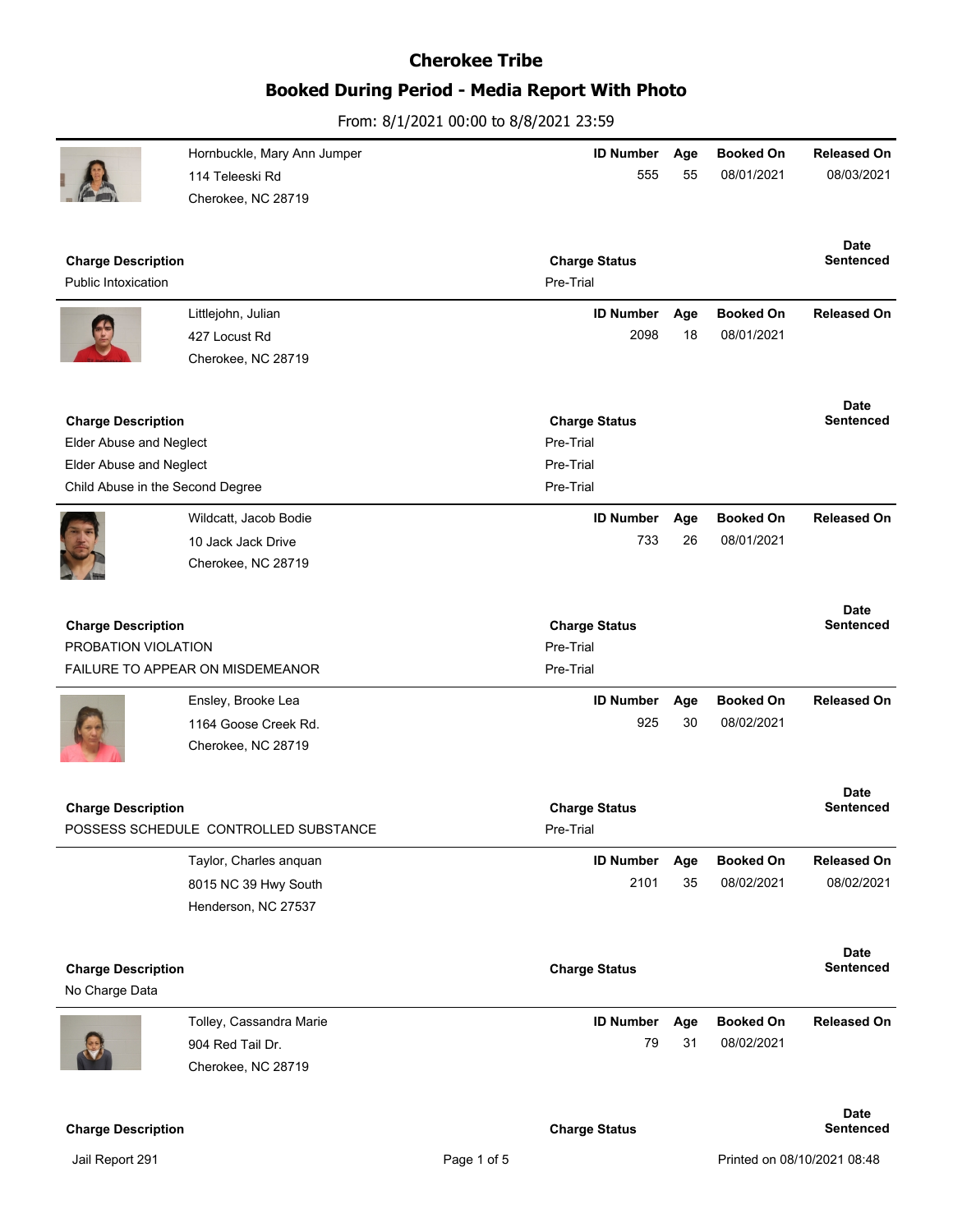### **Booked During Period - Media Report With Photo**

|                                                                                           | Tolley, Cassandra Marie<br>904 Red Tail Dr.                                                        | <b>ID Number</b><br>79                                      | Age<br>31 | <b>Booked On</b><br>08/02/2021 | <b>Released On</b>               |
|-------------------------------------------------------------------------------------------|----------------------------------------------------------------------------------------------------|-------------------------------------------------------------|-----------|--------------------------------|----------------------------------|
| <b>Charge Description</b>                                                                 | Cherokee, NC 28719<br>POSSESS SCHEDULE II CONTROLLED SUBSTANCE<br>FAILURE TO APPEAR ON MISDEMEANOR | <b>Charge Status</b><br>Pre-Trial<br>Pre-Trial              |           |                                | <b>Date</b><br><b>Sentenced</b>  |
|                                                                                           | Williams, Becky Renee<br>59 Rockhill Church Road<br>Cherokee, NC 28719                             | <b>ID Number</b><br>2100                                    | Age<br>46 | <b>Booked On</b><br>08/02/2021 | <b>Released On</b><br>08/03/2021 |
| <b>Charge Description</b><br>Child abuse in the second degree                             | Contributing to the delinquency, undiscipline, neglect, or abuse of minors                         | <b>Charge Status</b><br>Pre-Trial<br>Pre-Trial              |           |                                | <b>Date</b><br><b>Sentenced</b>  |
|                                                                                           | Burton, Joseph Daniel<br>322Beaver Ridge Trl.<br>Murphy, NC 28906                                  | <b>ID Number</b><br>2045                                    | Age<br>43 | <b>Booked On</b><br>08/03/2021 | <b>Released On</b>               |
| <b>Charge Description</b><br>PROBATION VIOLATION                                          |                                                                                                    | <b>Charge Status</b><br>Pre-Trial                           |           |                                | Date<br><b>Sentenced</b>         |
|                                                                                           | Crowe, Billy Jack<br>Sneed Lane<br>Cherokee, NC 28719                                              | <b>ID Number</b><br>76                                      | Age<br>36 | <b>Booked On</b><br>08/03/2021 | <b>Released On</b>               |
| <b>Charge Description</b><br>domestic viol.<br>SIMPLE ASSAULT<br>violation of court order |                                                                                                    | <b>Charge Status</b><br>Pre-Trial<br>Pre-Trial<br>Pre-Trial |           |                                | Date<br><b>Sentenced</b>         |
|                                                                                           | Owl, Joshua Ryan<br>67 Joe Owl DR<br>Cherokee, NC 28719                                            | <b>ID Number</b><br>94                                      | Age<br>30 | <b>Booked On</b><br>08/03/2021 | <b>Released On</b><br>08/03/2021 |
| <b>Charge Description</b>                                                                 | FAILURE TO APPEAR ON MISDEMEANOR                                                                   | <b>Charge Status</b><br>Pre-Trial                           |           |                                | Date<br><b>Sentenced</b>         |
|                                                                                           | Pheasant, Philicia Diane<br>544 Moutain Nobel Rd<br>Cherokee, NC 28719                             | <b>ID Number</b><br>R10092                                  | Age<br>30 | <b>Booked On</b><br>08/03/2021 | <b>Released On</b><br>08/09/2021 |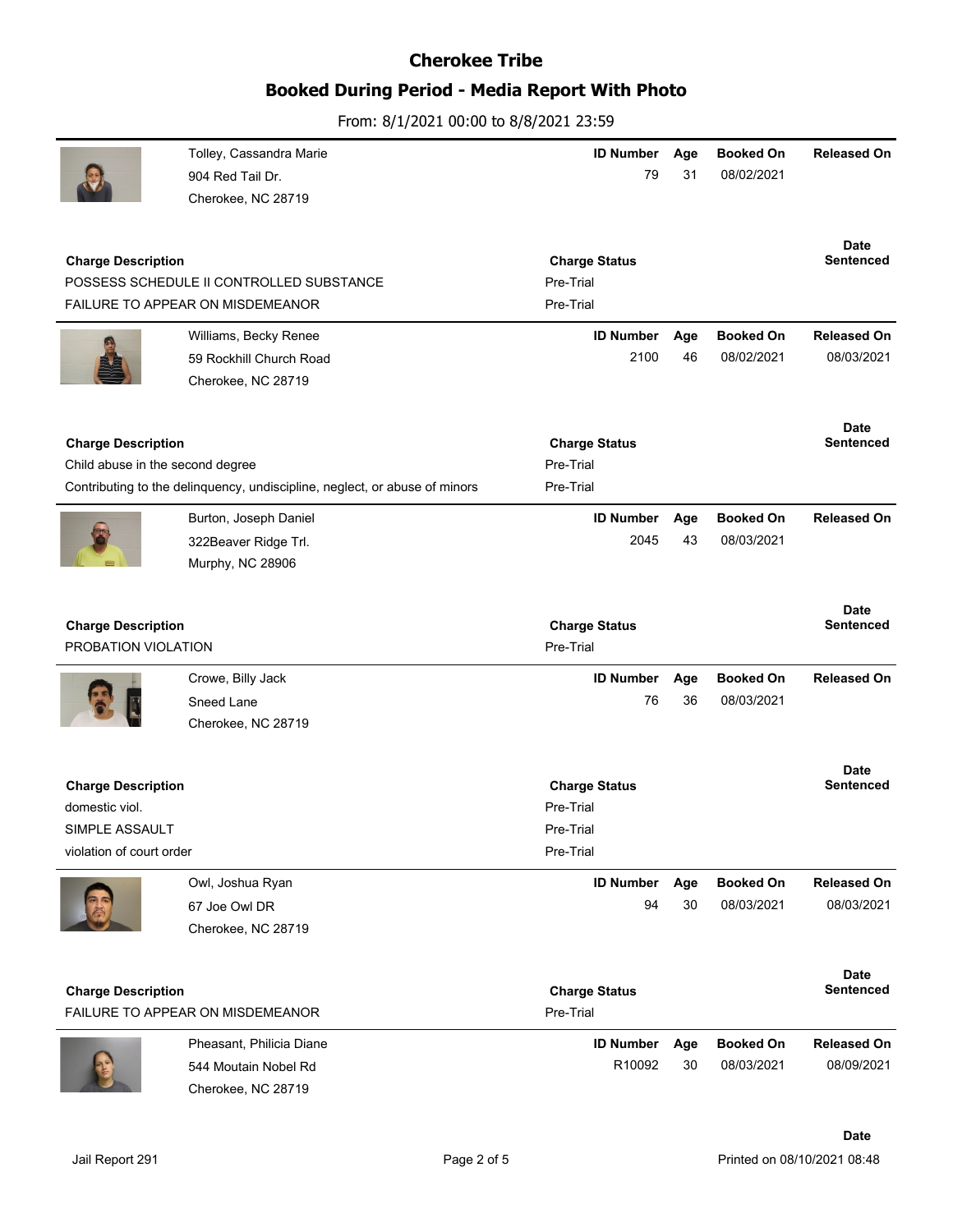# **Booked During Period - Media Report With Photo**

| <b>Charge Description</b>                                       |                                            | <b>Charge Status</b>              |                                   |           | <b>Sentenced</b>               |                                 |
|-----------------------------------------------------------------|--------------------------------------------|-----------------------------------|-----------------------------------|-----------|--------------------------------|---------------------------------|
|                                                                 | FAILURE TO APPEAR ON MISDEMEANOR           |                                   | Pre-Trial                         |           |                                |                                 |
|                                                                 | Saine, Angelica Chenise<br>1374 Acquoni Rd |                                   | <b>ID Number</b><br>132           | Age<br>26 | <b>Booked On</b><br>08/03/2021 | <b>Released On</b>              |
|                                                                 | Cherokee, NC 28719                         |                                   |                                   |           |                                |                                 |
| <b>Charge Description</b><br><b>COMMUNICATING THREATS</b>       |                                            | <b>Charge Status</b><br>Pre-Trial |                                   |           | Date<br><b>Sentenced</b>       |                                 |
|                                                                 | Radford, Jake                              |                                   | <b>ID Number</b>                  | Age       | <b>Booked On</b>               | <b>Released On</b>              |
|                                                                 | 45 Catolster Johnson Rd                    |                                   | 1013                              | 22        | 08/04/2021                     | 08/04/2021                      |
|                                                                 | Cherokee, NC 28719                         |                                   |                                   |           |                                |                                 |
| <b>Charge Description</b>                                       |                                            |                                   | <b>Charge Status</b>              |           |                                | Date<br><b>Sentenced</b>        |
|                                                                 | FAILURE TO APPEAR ON MISDEMEANOR           |                                   | Pre-Trial                         |           |                                |                                 |
|                                                                 | Teesateskie, Dennis Fredrick               |                                   | <b>ID Number</b>                  | Age       | <b>Booked On</b>               | <b>Released On</b>              |
|                                                                 | 562 Jackson Branch Rd                      |                                   | R04328                            | 56        | 08/04/2021                     | 08/07/2021                      |
|                                                                 | Robbinsville, NC 28771                     |                                   |                                   |           |                                |                                 |
| <b>Charge Description</b>                                       |                                            |                                   | <b>Charge Status</b>              |           |                                | <b>Date</b><br><b>Sentenced</b> |
| <b>Domestic Violence</b>                                        |                                            |                                   | Pre-Trial                         |           |                                |                                 |
|                                                                 | Wooten, Dillon Hawk                        |                                   | <b>ID Number</b>                  | Age       | <b>Booked On</b>               | <b>Released On</b>              |
|                                                                 | Po Box 1596                                |                                   | 1106                              | 25        | 08/04/2021                     | 08/04/2021                      |
|                                                                 | Cherokee, NC 28719                         |                                   |                                   |           |                                |                                 |
| <b>Charge Description</b>                                       |                                            |                                   | <b>Charge Status</b>              |           |                                | <b>Date</b><br><b>Sentenced</b> |
| PROBATION VIOLATION                                             |                                            |                                   | Pre-Trial                         |           |                                |                                 |
|                                                                 | Braun, Richard Albert III                  |                                   | <b>ID Number</b>                  | Age       | <b>Booked On</b>               | <b>Released On</b>              |
|                                                                 | 118 Myers Drive                            |                                   | 161                               | 50        | 08/05/2021                     | 08/09/2021                      |
|                                                                 | Cherokee, NC 28719                         |                                   |                                   |           |                                |                                 |
|                                                                 |                                            |                                   |                                   |           |                                | <b>Date</b><br><b>Sentenced</b> |
| <b>Charge Description</b><br>Larceny                            |                                            |                                   | <b>Charge Status</b><br>Pre-Trial |           |                                |                                 |
|                                                                 | Davis, Christian Yvonne                    |                                   | <b>ID Number</b>                  | Age       | <b>Booked On</b>               | <b>Released On</b>              |
|                                                                 | 48 Catohlster Johnson rd                   |                                   | 248                               | 30        | 08/05/2021                     |                                 |
|                                                                 | Cherokee, NC 28719                         |                                   |                                   |           |                                |                                 |
|                                                                 |                                            |                                   |                                   |           |                                | Date<br><b>Sentenced</b>        |
| <b>Charge Description</b><br>Obstructing governmental functions |                                            |                                   | <b>Charge Status</b><br>Pre-Trial |           |                                |                                 |
| Jail Report 291                                                 |                                            | Page 3 of 5                       |                                   |           |                                | Printed on 08/10/2021 08:48     |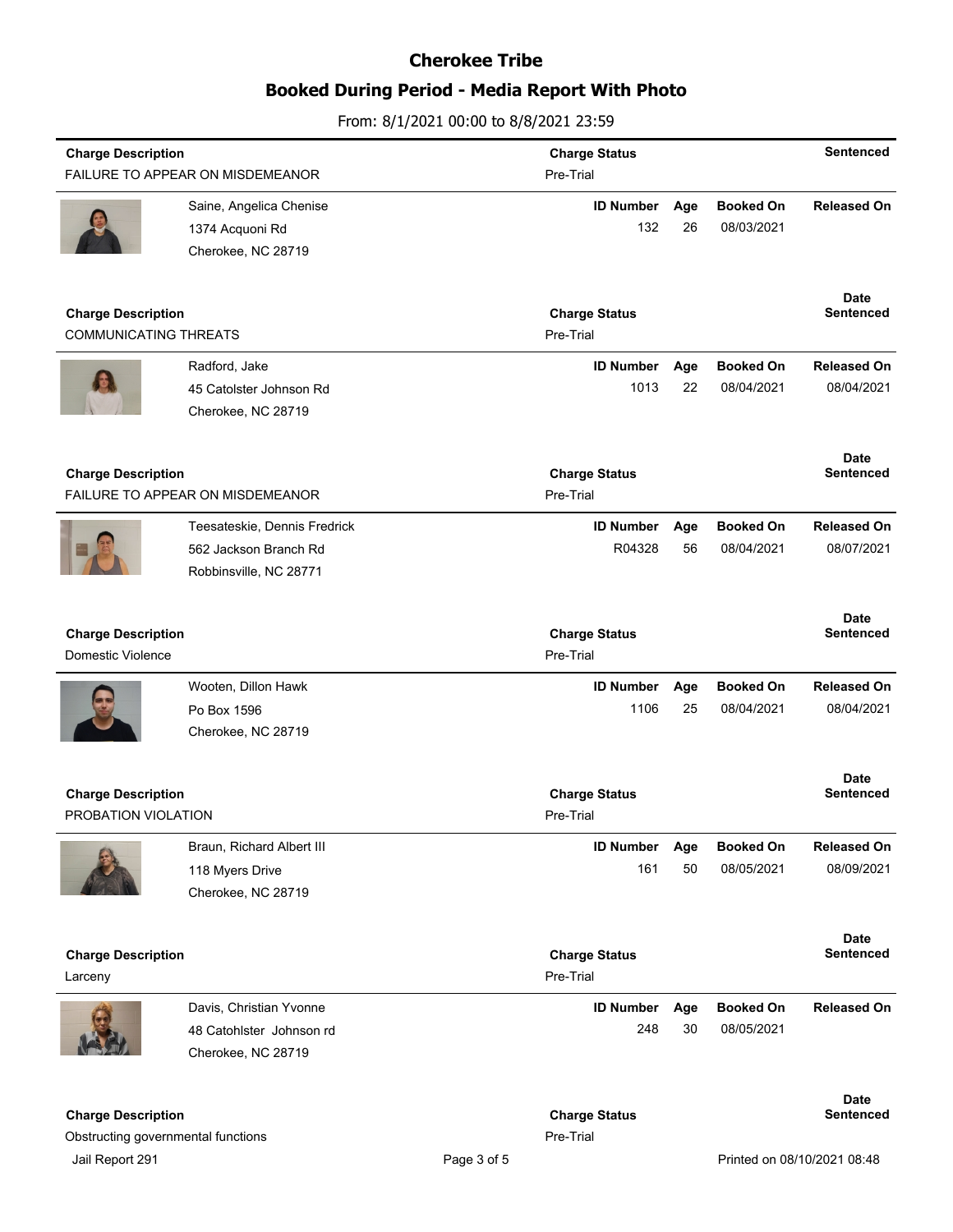## **Booked During Period - Media Report With Photo**

From: 8/1/2021 00:00 to 8/8/2021 23:59

|                                                               | Davis, Christian Yvonne<br>48 Catohlster Johnson rd<br>Cherokee, NC 28719  | <b>ID Number</b><br>248           | Age<br>30 | <b>Booked On</b><br>08/05/2021 | <b>Released On</b>              |
|---------------------------------------------------------------|----------------------------------------------------------------------------|-----------------------------------|-----------|--------------------------------|---------------------------------|
| <b>Charge Description</b><br>No Operaters Drivers Licence     |                                                                            | <b>Charge Status</b><br>Pre-Trial |           |                                | <b>Date</b><br><b>Sentenced</b> |
|                                                               | Bird, Stephen Isaiah                                                       | <b>ID Number</b>                  | Age       | <b>Booked On</b>               | <b>Released On</b>              |
|                                                               | Unknown<br>Cherokee, NC 28719                                              | 2103                              | 22        | 08/06/2021                     | 08/06/2021                      |
| <b>Charge Description</b>                                     |                                                                            | <b>Charge Status</b>              |           |                                | <b>Date</b><br><b>Sentenced</b> |
| Intoxicated and disruptive in public                          |                                                                            | Pre-Trial                         |           |                                |                                 |
|                                                               | Brady, Ashton Kade                                                         | <b>ID Number</b>                  | Age       | <b>Booked On</b>               | <b>Released On</b>              |
|                                                               | 230 Hornbuckle Dr<br>cherokee, NC 28719                                    | 2106                              | 18        | 08/06/2021                     | 08/06/2021                      |
| <b>Charge Description</b><br>SIMPLE ASSAULT                   |                                                                            | <b>Charge Status</b><br>Pre-Trial |           |                                | <b>Date</b><br><b>Sentenced</b> |
|                                                               | Hickman, Alana Shanell                                                     | <b>ID Number</b>                  | Age       | <b>Booked On</b>               | <b>Released On</b>              |
|                                                               | 604 Tushka Rd<br>Conehatta, MS 39057                                       | 2105                              | 37        | 08/06/2021                     | 08/09/2021                      |
| <b>Charge Description</b><br>Child abuse in the second degree |                                                                            | <b>Charge Status</b><br>Pre-Trial |           |                                | <b>Date</b><br><b>Sentenced</b> |
|                                                               | Hickman, Eric Dewayne                                                      | <b>ID Number</b>                  | Age       | <b>Booked On</b>               | <b>Released On</b>              |
|                                                               | 604 Tushka Dr.<br>Conehatta, MS 39057                                      | 2104                              | 40        | 08/06/2021                     | 08/09/2021                      |
| <b>Charge Description</b><br>domestic viol.                   |                                                                            | <b>Charge Status</b><br>Pre-Trial |           |                                | <b>Date</b><br><b>Sentenced</b> |
| Child abuse in the second degree                              |                                                                            | Pre-Trial                         |           |                                |                                 |
|                                                               | Contributing to the delinquency, undiscipline, neglect, or abuse of minors | Pre-Trial                         |           |                                |                                 |
|                                                               | Crowe, Dianah Nore                                                         | <b>ID Number</b>                  | Age       | <b>Booked On</b>               | <b>Released On</b>              |
|                                                               | 793 CASINO DR.<br>CHEROKEE, NC 28719                                       | 1524                              | 42        | 08/07/2021                     | 08/07/2021                      |
| <b>Charge Description</b>                                     |                                                                            | <b>Charge Status</b>              |           |                                | <b>Date</b><br><b>Sentenced</b> |
|                                                               | Providing alcoholic beverages to / possession of/ consumption of alcoholic |                                   |           |                                |                                 |

beverages by/ persons under 21 years old Jail Report 291 **Page 4 of 5** Page 4 of 5 **Page 4 of 5** Printed on 08/10/2021 08:48